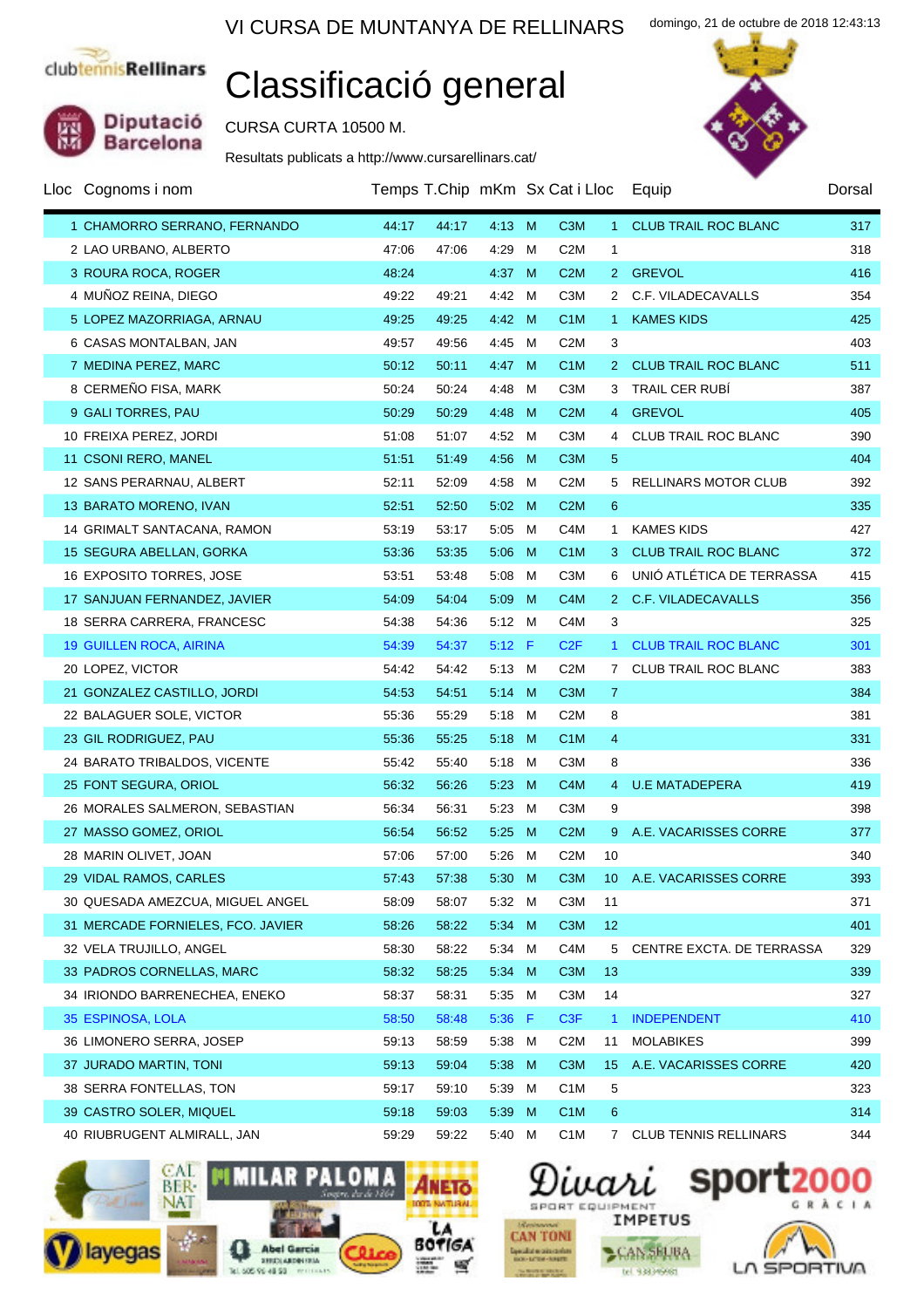Diputació<br>Barcelona

## Classificació general

CURSA CURTA 10500 M.

Resultats publicats a http://www.cursarellinars.cat/

| Lloc Cognoms i nom               |                 | Temps T.Chip mKm Sx Cat i Lloc |          |     |                  |                | Equip                        | Dorsal |
|----------------------------------|-----------------|--------------------------------|----------|-----|------------------|----------------|------------------------------|--------|
| 41 FONT PORTA, JORDI             | 59:35           | 59:16                          | 5:40 M   |     | C2M              | 12             |                              | 408    |
| 42 MENDEZ RIERA, MIQUEL          | 59:57           | 59:42                          | 5:42 M   |     | C <sub>2</sub> M | 13             |                              | 409    |
| 43 PINOS VALL, TXEMA             | 1:00:17 1:00:05 |                                | 5:44     | M   | C <sub>4</sub> M | 6              | A.E. VACARISSES CORRE        | 319    |
| 44 ORTIZ JOFRESA, MARC           | 1:00:25 1:00:07 |                                | 5:45     | M   | C <sub>2</sub> M | 14             |                              | 386    |
| 45 MOLINA PEREZ, JUAN CARLOS     | 1:00:31 1:00:25 |                                | 5:46     | M   | C <sub>3</sub> M | 16             | C.F. VILADECAVALLS           | 353    |
| 46 LUQUE MORENO, DANIEL          | 1:01:07 1:00:54 |                                | 5:49     | M   | C <sub>3</sub> M | 17             | INDEPENDENT                  | 515    |
| 47 VALLS BARTOLL, SERGI          | 1:01:38 1:01:24 |                                | 5:52     | - M | C2M              | 15             |                              | 364    |
| 48 GIL MORTES, DAVID             | 1:01:51 1:01:39 |                                | 5:53     | M   | C <sub>3</sub> M | 18             |                              | 332    |
| 49 ALONSO EGEA, GUILLEM          | 1:02:17 1:02:15 |                                | 5:56     | M   | C2M              | 16             | <b>INDEPENDENT</b>           | 504    |
| 50 ANDRES RODRIGUEZ, RAUL        | 1:02:35 1:02:29 |                                | 5:58     | M   | C <sub>3</sub> M | 19             |                              | 358    |
| 51 SANCHEZ COLOMA, JORDI         | 1:02:37 1:02:31 |                                | 5:58     | M   | C <sub>3</sub> M | 20             | C.F. VILADECAVALLS           | 352    |
| 52 GONZALEZ JARAMILLO, LILI      | 1:03:08 1:03:00 |                                | $6:01$ F |     | C <sub>3</sub> F | $\overline{2}$ |                              | 412    |
| 53 DIAZ ESCUDERO, OVIDI          | 1:03:10 1:02:56 |                                | 6:01     | M   | C2M              | 17             |                              | 400    |
| 54 SOLER FAUBEL, LEO             | 1:03:14 1:03:06 |                                | 6:01     | M   | C <sub>3</sub> M | 21             |                              | 411    |
| 55 TOMAS SHELLY, RICARD          | 1:03:25 1:03:17 |                                | 6:02     | M   | C2M              | 18             |                              | 373    |
| 56 MORENO PUJOL, QUIM            | 1:04:09 1:03:55 |                                | 6:07 M   |     | C <sub>1</sub> M | 8              | <b>CLUB TENNIS RELLINARS</b> | 308    |
| 57 GONZALEZ RESBIER, GEMMA       | 1:05:02 1:04:51 |                                | $6:12$ F |     | C <sub>3</sub> F | 3              |                              | 341    |
| 58 PEREZ RICO, LETICIA           | 1:05:09 1:04:56 |                                | $6:12$ F |     | C <sub>3</sub> F | 4              | <b>TFRUN</b>                 | 357    |
| 59 BALAZOTE VILLAR, JUAN ANTONIO | 1:05:49 1:05:41 |                                | 6:16 M   |     | C <sub>3</sub> M | 22             |                              | 309    |
| 60 GARCIA ESTEBAN, TONI          | 1:06:18 1:06:11 |                                | 6:19     | M   | C <sub>2</sub> M | 19             | <b>VETTON</b>                | 382    |
| 61 RICO GRACIA, ALEX             | 1:06:22 1:06:06 |                                | 6:19     | M   | C <sub>3</sub> M | 23             | A.E. VACARISSES CORRE        | 406    |
| 62 GALLARDO RIVILLA, BERNAT      | 1:06:30 1:06:23 |                                | 6:20     | M   | C <sub>3</sub> M |                | 24 AGBAR                     | 343    |
| 63 FOLCH VAZQUEZ, JORDI          | 1:06:51 1:06:35 |                                | 6:22     | M   | C <sub>4</sub> M | $\mathbf{7}$   |                              | 324    |
| 64 SALVADOR LOPEZ, ALFONSO       | 1:07:05 1:07:01 |                                | 6:23     | M   | C <sub>4</sub> M | 8              |                              | 379    |
| 65 VIUSA GALLEGO, SERGI          | 1:07:10 1:06:54 |                                | 6:24     | - M | C <sub>2</sub> M | 20             |                              | 304    |
| <b>66 LARA MORAGAS, ELENA</b>    | 1:07:32 1:07:21 |                                | $6:26$ F |     | C <sub>3</sub> F | 5.             | <b>CLUB TENNIS LES FONTS</b> | 338    |
| 67 BIGORRA CANALS, MARÇAL        | 1:07:42 1:07:34 |                                | 6:27     | M   | C <sub>3</sub> M | 25             | <b>CLUB NATACIÓ TERRASSA</b> | 313    |
| 68 CAMI PEREZ, PAU               | 1:07:50 1:07:39 |                                | 6:28 M   |     | C <sub>1</sub> M | 9              |                              | 346    |
| 69 OSUNA GONGORA, DAVID          |                 | 1:07:51 1:07:39                |          |     | 6:28 M C2M       | 21             |                              | 374    |
| 70 BLASCO RODRIGUEZ, MARIO       | 1:08:11 1:07:54 |                                | 6:30 M   |     | C <sub>2</sub> M | 22             |                              | 359    |
| 71 LEON VILLALPANDO, RAMON       | 1:08:26 1:08:23 |                                | 6:31     | M   | C <sub>4</sub> M | 9              |                              | 378    |
| 72 PALAU FORTE, ENRIC            | 1:08:43 1:08:40 |                                | 6:33 M   |     | C <sub>2</sub> M | 23             | RELLINARS MOTOR CLUB         | 310    |
| 73 NICOLAS PARDO, RUBEN          | 1:09:26 1:09:13 |                                | 6:37 M   |     | C <sub>2</sub> M | 24             |                              | 330    |
| 74 GARCIA PEREZ, MANUEL          | 1:09:33 1:09:19 |                                | 6:37 M   |     | C4M              | 10             |                              | 380    |
| 75 AÑOR TORRES, SONIA            | 1:09:34 1:09:24 |                                | 6:37 F   |     | C <sub>4F</sub>  | $\mathbf{1}$   | <b>CERCLE SABADELLES</b>     | 389    |
| 76 DOMINGO RAMIS, ANDREU         | 1:10:01 1:09:51 |                                | 6:40 M   |     | C <sub>4</sub> M | 11             | CLUB TRIATLÓ ATLES           | 367    |
| 77 PUIG ALET, JAN                | 1:10:33 1:10:29 |                                | 6:43 M   |     | C <sub>2</sub> M | 25             | <b>INDEPENDENT</b>           | 517    |
| 78 TURU OLIVERAS, JORDI          | 1:11:00 1:10:43 |                                | 6:46 M   |     | C <sub>2</sub> M | 26             |                              | 315    |
| 79 SERRA FONTELLAS, NIL          | 1:11:04 1:10:57 |                                | 6:46 M   |     | C <sub>1</sub> M | 10             |                              | 326    |
| 80 GEA RAMIREZ, JULIAN MANUEL    | 1:11:34 1:11:19 |                                | 6:49 M   |     | C <sub>3</sub> M | 26             |                              | 391    |





**CAN SELBA** 

tel 93339998

spor  $\overline{1}$  $\epsilon$ 



domingo, 21 de octubre de 2018 12:43:14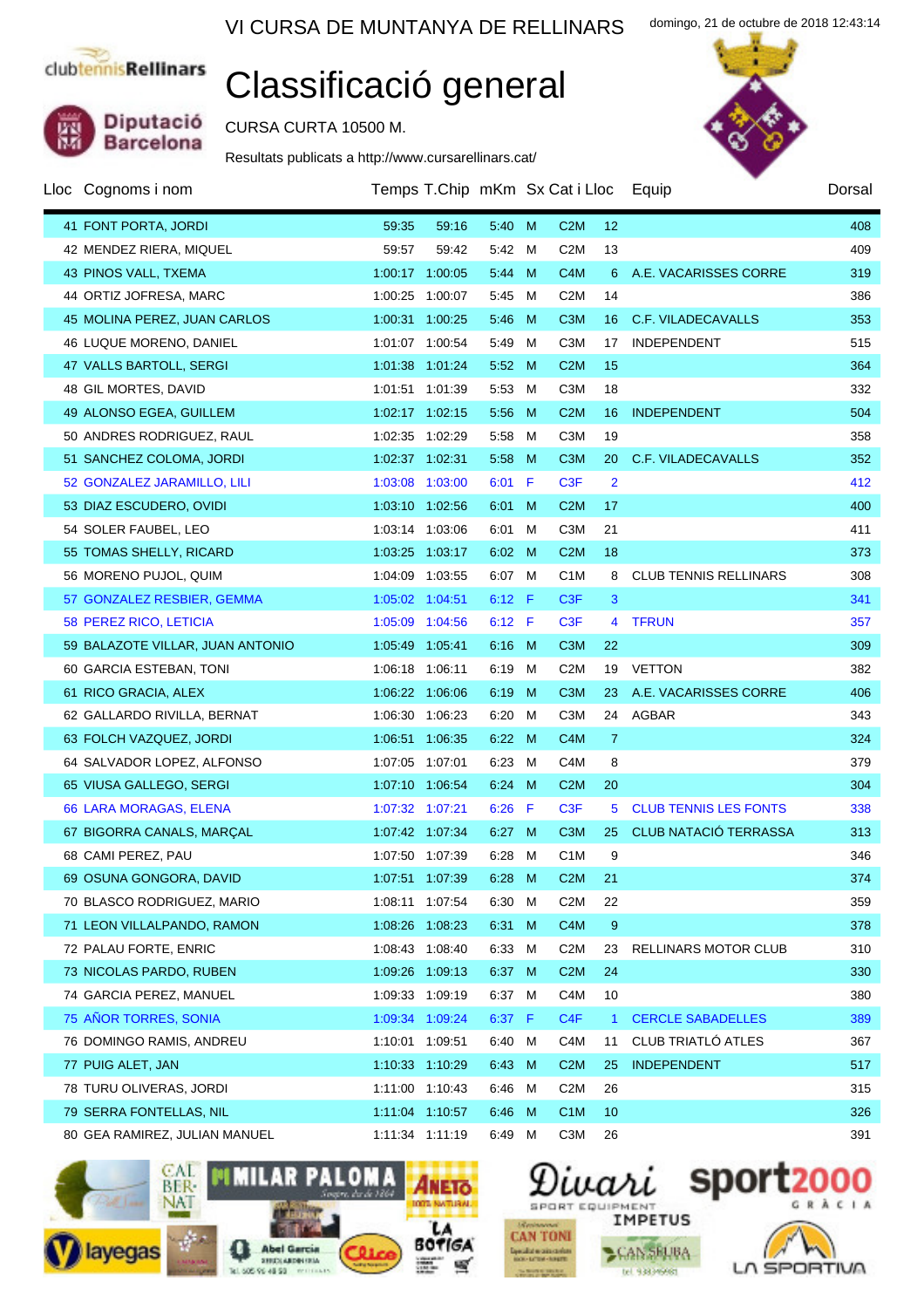Diputació<br>Barcelona

# Classificació general

CURSA CURTA 10500 M.

Resultats publicats a http://www.cursarellinars.cat/



domingo, 21 de octubre de 2018 12:43:14

| Lloc Cognoms i nom                     |                  | Temps T.Chip mKm Sx Cat i Lloc |          |   |                  |                  | Equip                            | Dorsal |
|----------------------------------------|------------------|--------------------------------|----------|---|------------------|------------------|----------------------------------|--------|
| 81 FERRER ELIAS, ALBERT                | 1:11:52 1:11:41  |                                | 6.51 M   |   | C <sub>1</sub> M | 11               | INDEPENDENT                      | 519    |
| 82 DOSTA VIDAL, NURIA                  | 1:11:58 1:11:45  |                                | $6:51$ F |   | C4F              | $\overline{2}$   |                                  | 407    |
| 83 RUIZ INSA, ANNA                     | 1:12:10 1:12:00  |                                | $6:52$ F |   | C <sub>3</sub> F | 6 <sup>1</sup>   | <b>TRAIL CER RUBÍ</b>            | 388    |
| 84 MATARIN RODRIGUEZ, CARLA            | 1:12:59 1:12:42  |                                | 6:57 F   |   | C1F              | 1.               | <b>KAMES KIDS</b>                | 428    |
| 85 LOPEZ MAZORRIAGA, OLIVIA            | 1:12:59 1:12:42  |                                | $6:57$ F |   | C1F              | 2 <sup>2</sup>   | <b>KAMES KIDS</b>                | 423    |
| 86 CALDERON TORRAS, GUILLEM            | 1:13:02 1:12:44  |                                | 6:57 M   |   | C <sub>1</sub> M | 12 <sup>12</sup> | <b>KAMES KIDS</b>                | 429    |
| 87 LOPEZ GARCIA, BERNAT                | 1:13:03 1:12:46  |                                | 6:57     | M | C <sub>4</sub> M | 12 <sup>2</sup>  | <b>KAMES KIDS</b>                | 424    |
| 88 MAS DOSTA, RICARD                   | 1:13:07 1:12:50  |                                | 6:58     | M | C <sub>2</sub> M | 27               | <b>KAMES KIDS</b>                | 426    |
| 89 GONZALEZ RESBIER, DAVID             | 1:13:08 1:12:50  |                                | 6.58     | M | C <sub>3</sub> M | 27               | <b>KAMES KIDS</b>                | 421    |
| 90 GONZALEZ PRIETO, EVARISTO           | 1:13:12 1:13:05  |                                | 6:58     | M | C4M              | 13               | CLUB NATACIÓ TERRASSA            | 342    |
| 91 MARCHUET SORIANO, MONTSE            | 1:13:25 1:13:12  |                                | $6:59$ F |   | C4F              | 3                | <b>CENTRE EXCTA. DE TERRASSA</b> | 328    |
| 92 DOMINGO HERMS, BERTA                | 1:14:27 1:14:10  |                                | $7:05$ F |   | C2F              | $\overline{2}$   |                                  | 413    |
| 93 LLADO CASTELLTORT, GEMMA            | 1:15:14 1:15:06  |                                | $7:10$ F |   | C <sub>3</sub> F | 7 <sup>1</sup>   | <b>CLUB TENNIS RELLINARS</b>     | 334    |
| 94 MARTINEZ ESTRADA, ALBERT            | 1:15:20 1:15:04  |                                | $7:10$ M |   | C <sub>2</sub> M | 28               |                                  | 362    |
| 95 GARCIA FERNANDEZ, GONZALO           | 1:15:32  1:15:18 |                                | 7:12 M   |   | C2M              | 29               | <b>INDEPENDENT</b>               | 518    |
| 96 PRAT LEBRERO, TATO                  | 1:16:35 1:16:21  |                                | 7:18 M   |   | C <sub>4</sub> M | 14               | <b>CLICE</b>                     | 369    |
| 97 PRAT GARCIA, GERMINAL               | 1:16:42 1:16:38  |                                | $7:18$ M |   | C2M              | 30               | <b>BIBLIOTECA 4</b>              | 302    |
| 98 PERELLO CASTELLON, MARC             | 1:17:01 1:16:49  |                                | 7:20     | M | C <sub>3</sub> M | 28               | A.E. VACARISSES CORRE            | 396    |
| 99 FOLCH MAS, JORDI                    | 1:17:05 1:16:47  |                                | 7:20     | M | C <sub>4</sub> M | 15               |                                  | 351    |
| 100 YCART GONZALEZ, ANNA               | 1:17:14 1:17:05  |                                | $7:21$ F |   | C <sub>3</sub> F | 8                |                                  | 316    |
| 101 PRIEGO REINADO, CHE                | 1:17:33 1:17:17  |                                | $7:23$ F |   | C <sub>3</sub> F | 9                | <b>KAMES KIDS</b>                | 422    |
| 102 MALGOSA ALONSO, LAIA               | 1:17:50 1:17:42  |                                | $7:25$ F |   | C2F              | 3                | <b>CLUB TENNIS RELLINARS</b>     | 303    |
| 103 SEBASTIA MIR, IDOIA                | 1:18:14 1:18:05  |                                | $7:27$ F |   | C <sub>3</sub> F | 10 <sup>°</sup>  | <b>CLUB TENNIS RELLINARS</b>     | 337    |
| 104 ALONSO MIR, ORIOL                  | 1:18:52 1:18:42  |                                | $7:31$ M |   | C <sub>3</sub> M | 29               | CATALUNYA LLIURE                 | 363    |
| 105 LLOVERAS AMAT, MIREIA              | 1:19:04 1:18:46  |                                | 7:32 F   |   | C2F              | $\overline{4}$   |                                  | 414    |
| 106 AYMA MARSIÑACH, NAUSICA            | 1:19:08 1:18:53  |                                | 7:32 F   |   | C <sub>3</sub> F | 11               |                                  | 365    |
| 107 VILLA TARROS, JORDI                | 1:19:08 1:18:53  |                                | 7:32 M   |   | C2M              | 31               |                                  | 368    |
| 108 CASANOVAS GONZALEZ, FERRAN         | 1:19:33 1:19:20  |                                | 7:35 M   |   | C <sub>2</sub> M | 32               |                                  | 322    |
| 109 CANONGIA ZAPATA, MARIONA           | 1:19:59 1:19:39  |                                | $7:37$ F |   | C <sub>3</sub> F |                  | 12 A.E. VACARISSES CORRE         | 347    |
| 110 GOMEZ VIVANCOS, CARME              | 1:19:59 1:19:40  |                                | $7:37$ F |   | C <sub>4</sub> F | 4                | A.E. VACARISSES CORRE            | 376    |
| 111 SOLSONA PALAU, TONI                | 1:19:59 1:19:39  |                                | 7:37 M   |   | C <sub>3</sub> M | 30               | A.E. VACARISSES CORRE            | 349    |
| 112 FAIXO PONTI, EVA                   | 1:19:59 1:19:40  |                                | 7:37 F   |   | C <sub>4F</sub>  | 5                |                                  | 361    |
| 113 VENTAYOL BOADA, JUDITH             | 1:19:59 1:19:40  |                                | 7:37 F   |   | C2F              | $5^{\circ}$      | A.E. VACARISSES CORRE            | 36     |
| <b>114 SOLIGUER PORTAVELLA, MIREIA</b> | 1:20:18 1:20:05  |                                | 7:39 F   |   | C <sub>2</sub> F | 6                |                                  | 321    |
| 115 CASANOVAS GONZALEZ, CARLES         | 1:20:18 1:20:06  |                                | 7:39     | M | C <sub>2</sub> M | 33               |                                  | 320    |
| 116 MARTINEZ AYALA, CRESCENCI          | 1:20:27 1:20:19  |                                | 7:40     | M | C4M              | 16               | CLUB NATACIÓ TERRASSA            | 360    |
| 117 LLADO CASTELLTORT, CARME           | 1:21:04 1:20:55  |                                | 7:43 F   |   | C <sub>3</sub> F | 13               | <b>CLUB TENNIS RELLINARS</b>     | 513    |
| 118 ELIAS GUTIERREZ, GEMMA             | 1:23:52 1:23:42  |                                | 7:59     | M | C <sub>3</sub> M | 31               | <b>INDEPENDENT</b>               | 520    |
| 119 PEREZ SEGARRA, CARLOS DAVID        | 1:24:13 1:23:55  |                                | 8:01     | M | C <sub>4</sub> M | 17               |                                  | 350    |
| 120 MAMPEL GIBERT, MARIONA             | 1:25:05 1:24:49  |                                | $8:06$ F |   | C2F              | $\mathbf{7}$     |                                  | 397    |





**CAN SELBA** 

tel 933399981





LA SPORTIVA